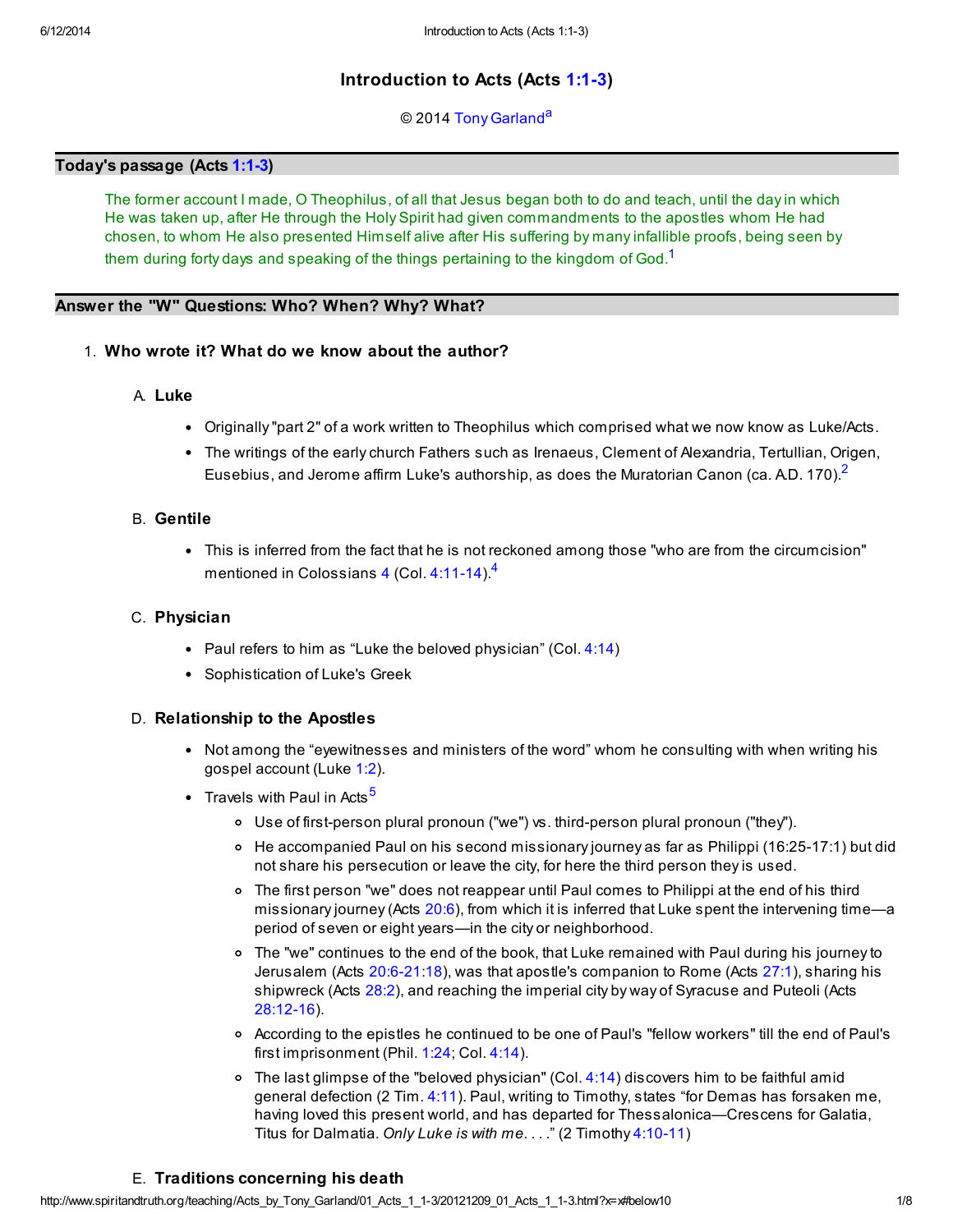- <span id="page-1-0"></span> $\bullet$  "Luke ... is supposed to have been hanged on an olive tree, by the idolatrous priests of Greece." $\delta$
- "the Emperor Constantius . . . about the year 359 [caused] the bodies of Andrew, the Apostle, Luke and Timothy, to be translated into a new Church at Constantinople."<sup>[7](#page-6-5)</sup>
- <span id="page-1-1"></span>Others believe he died a natural death.

### 2. When was it written?

A. When was Luke written?

ca. A.D. 60-61

B. When was Acts written?

<span id="page-1-2"></span> $ca.$  A.D.  $62<sup>9</sup>$  $62<sup>9</sup>$  $62<sup>9</sup>$ 

# C. What is the historic span of the events recorded within the book?

- Pentecost  $(ca.$  A.D. 33)
- Paul's voyage to Rome (ca. A.D. 58)
- <span id="page-1-3"></span>• Spanning approximately 25 years of early church activity

| <b>Reference</b>  | <b>Description</b>                         |
|-------------------|--------------------------------------------|
| Acts 2            | Pentecost                                  |
| Acts <sub>5</sub> | Death of Ananias and Sapphira              |
| Acts 8            | Stephen martyred                           |
| Acts 9            | Paul's conversion                          |
| Acts 8            | Philip's mission in Samaria and Judea      |
| Gal. 1:17         | Paul in Arabia                             |
| Acts 9            | <b>Paul escapes Damascus</b>               |
| Acts 10           | <b>Conversion of Cornelius</b>             |
| Acts 11           | Barnabas brings Paul to Antioch            |
| Acts 12           | James executed by Agrippa 1                |
| Acts 12           | James executed by Agrippa 1                |
| <b>Acts 13-14</b> | First missionary journey                   |
| Acts 15           | Jerusalem Council                          |
| <b>Acts 15-18</b> | Second missionary journey                  |
| <b>Acts 18-21</b> | Third missionary journey                   |
| Acts 24           | Paul before Felix and Drusilla             |
| Acts 25           | <b>Paul before Festus</b>                  |
| Acts 25           | Paul before Agrippa and Bernice            |
| <b>Acts 27-28</b> | Paul's voyage to Rome                      |
|                   | Paul released from custody; goes to Spain? |
|                   |                                            |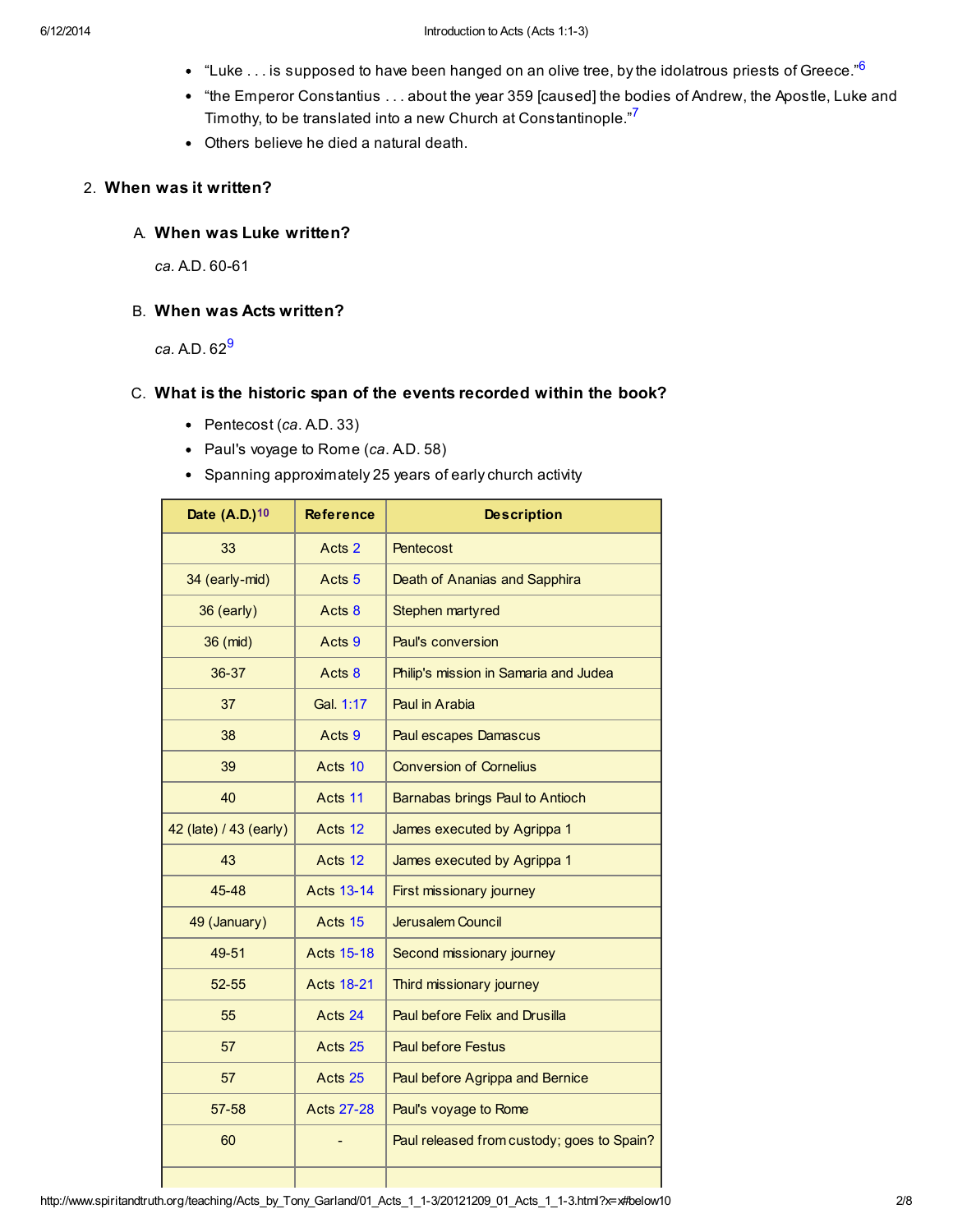#### 6/12/2014 Introduction to Acts (Acts 1:1-3)

| 64-65                  | Tit. $1:5$    | Paul in Crete, w here he leaves Titus     |
|------------------------|---------------|-------------------------------------------|
| 65                     | 2Ti. 1:4      | Paul in Ephesus, w here he leaves Timothy |
| 65                     |               | Paul in Macedonia                         |
| 65-66                  |               | <b>Paul in Nicopolis</b>                  |
| 66                     |               | Paul in Ephesus                           |
| 66-67                  |               | Paul in Troas                             |
| 67                     | 2Ti 1:16, 2:9 | Paul arrested and sent to Rome            |
| 67 (late) / 68 (early) | $2Ti. 4:7-8$  | Peter and Paul martyred at Rome           |

#### 3. Who was it written to?

- Theophilus
- Probably a person of relatively high rank. Luke addresses Him as "most excellent Theophilus" (Luke [1:3](http://www.spiritandtruth.org/bibles/nasb/b42c001.htm#Luke_C1V3) cf. Acts [23:26](http://www.spiritandtruth.org/bibles/nasb/b44c023.htm#Acts_C23V26); [24:2](http://www.spiritandtruth.org/bibles/nasb/b44c024.htm#Acts_C24V2); [26:25\)](http://www.spiritandtruth.org/bibles/nasb/b44c026.htm#Acts_C26V25)
- Second century tradition places his residence in Antioch of Syria.<sup>[12](#page-7-3)</sup>

# 4. Why was it written?

# A. A continuation of the former account — the gospel of Luke

- <span id="page-2-0"></span>"The former account I made, O Theophilus, of all that Jesus began both to do and teach . . ." (Acts [1:1\)](http://www.spiritandtruth.org/bibles/nasb/b44c001.htm#Acts_C1V1)
- A similar purpose to the former account
- "Inasmuch as many have taken in hand to set in order a narrative of those things which have been fulfilled among us, just as those who from the beginning were eyewitnesses and ministers of the word delivered them to us, it seemed good to me also, having had perfect understanding of all things from the very first, to write to you an orderly account, most excellent Theophilus, that you may know the certainty of those things in which you were instructed." (Luke [1:1-4](http://www.spiritandtruth.org/bibles/nasb/b42c001.htm#Luke_C1V1))

#### B. Luke/Acts may have originally been a single two-part work

- The 'hinge' between Luke and Acts is the ascension of Jesus, the physical removal of the literal body of Christ to sit at the right hand of the father.
- Continuing the gospel account (Luke) with an accurate historical record of the events which follow after Jesus' departure.

# 5. What is it about?

- A. Titles: "Acts", "Acts of the Apostles", "Acts of the Holy Spirit through the Apostles"
- B. Transition: kingdom presentation (primarily to Israel), to general gospel message (to all nations)
	- "you shall be witnesses to Me in Jerusalem, and in Judea [Jewish], and in all Samaria [Samaritan], and to the end of the earth [Gentiles]"

#### C. Answers a surprising question: how are Gentiles saved?

- The elaborate means by which Peter is motivated to minister to Cornelius, a Roman centurian (Acts [10\)](http://www.spiritandtruth.org/bibles/nasb/b44c010.htm#Acts_C10V1).
- "And when there had been much dispute, Peter rose up and said to them: "Men and brethren, you know that a good while ago God chose among us, that by my mouth the Gentiles should hear the word of the gospel and believe. So God, who knows the heart, acknowledged them by giving them the Holy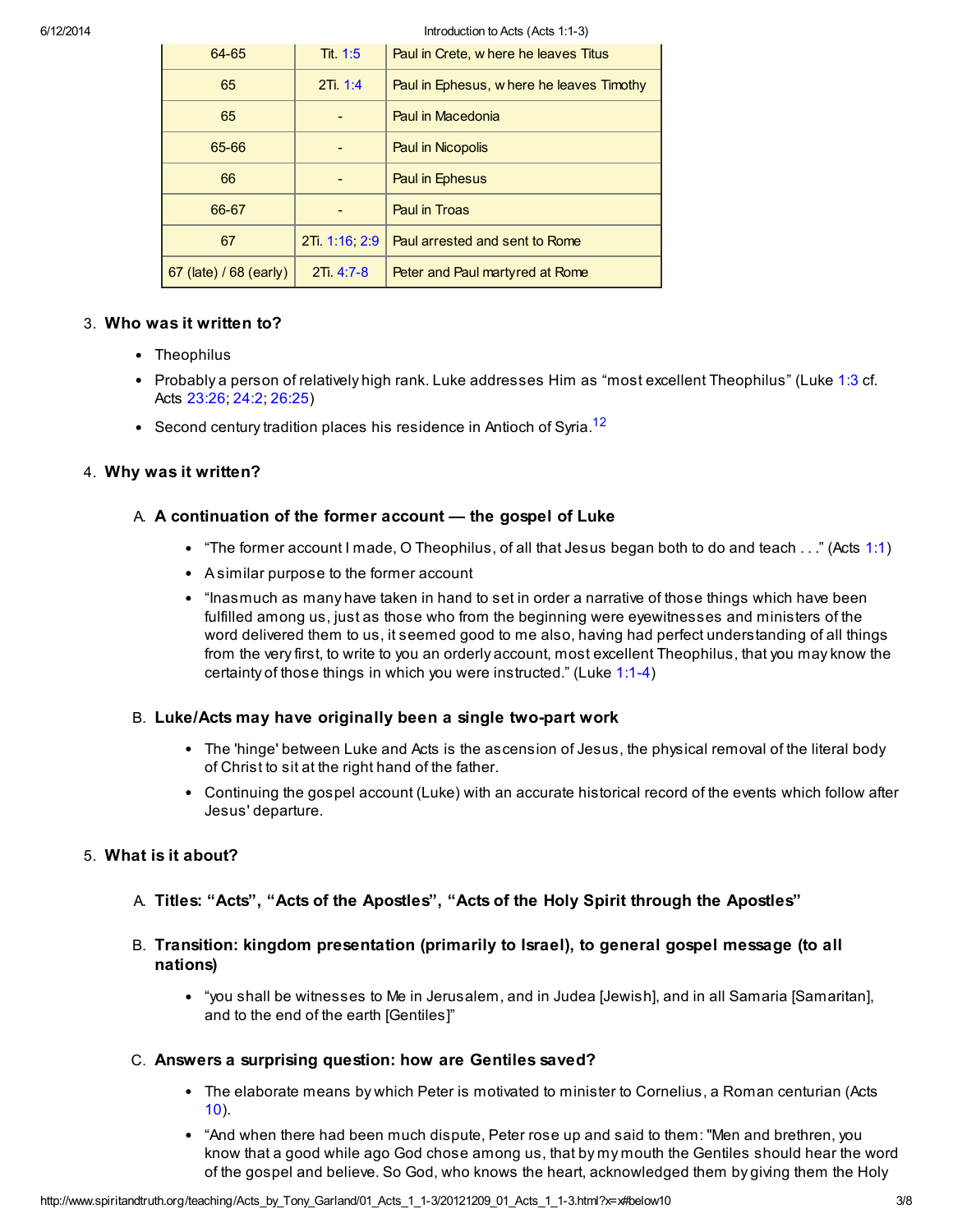Spirit, just as He did to us, and made no distinction between us and them, purifying their hearts by faith"" (Acts [15:7-9\)](http://www.spiritandtruth.org/bibles/nasb/b44c015.htm#Acts_C15V7).

- "And as I began to speak, the Holy Spirit fell upon them, as upon us at the beginning. "Then I remembered the word of the Lord, how He said, 'John indeed baptized with water, but you shall be baptized with the Holy Spirit.' If therefore God gave them the same gift as He gave us when we believed on the Lord Jesus Christ, who was I that I could withstand God?" When they heard these things they became silent; and they glorified God, saying, "Then God has also granted to the Gentiles repentance to life."" (Acts [11:15-18](http://www.spiritandtruth.org/bibles/nasb/b44c011.htm#Acts_C11V15))
- How might the Great Commission have initially been understood by Jewish ears?
	- "Go into all the world and preach the gospel to every [Jewish?] creature" (Mark [16:15\)](http://www.spiritandtruth.org/bibles/nasb/b41c016.htm#Mark_C16V15)
	- "Go therefore and make disciples of [Jews in?] all the nations, baptizing them in the name of the Father and of the Son and of the Holy Spirit" (Matthew [28:19](http://www.spiritandtruth.org/bibles/nasb/b40c028.htm#Mat._C28V19))

## D. Certifies that God elected Paul as a Spirit-empowered twelfth Apostle

#### I. Peter vs. Paul

- Similar to "Peter vs. John" comparisons within the gospels, but "Peter vs. Paul"
- Peter: with keys to the kingdom (Mat.  $16:19$ ), apostle to the circumcised (Jews, Gal. [2:8\)](http://www.spiritandtruth.org/bibles/nasb/b48c002.htm#Gal._C2V8)
- Paul: late-comer, born out of due time  $(1Cor. 15:8)$  $(1Cor. 15:8)$ , apostle to the uncircumcised (Gentiles, Rom. [11:13\)](http://www.spiritandtruth.org/bibles/nasb/b45c011.htm#Rom._C11V13)

#### II. Acts of Two Apostles Compared

What Peter did by apostolic authority so did Paul — this authenticates Paul's apostolic authority (2Co [11:5,](http://www.spiritandtruth.org/bibles/nasb/b47c011.htm#2Cor._C11V5) 2Co [11:12](http://www.spiritandtruth.org/bibles/nasb/b47c011.htm#2Cor._C11V12):2Co [11:11-12\)](http://www.spiritandtruth.org/bibles/nasb/b47c011.htm#2Cor._C11V11).[13](#page-7-4)

- <span id="page-3-0"></span>1. Both heal a lame man, Peter (Acts [3:6-7](http://www.spiritandtruth.org/bibles/nasb/b44c003.htm#Acts_C3V6)), Paul (Acts [14:8-10](http://www.spiritandtruth.org/bibles/nasb/b44c014.htm#Acts_C14V8)).
- 2. Both heal through indirect media, Peter via a shadow (Acts [5:15\)](http://www.spiritandtruth.org/bibles/nasb/b44c005.htm#Acts_C5V15), Paul via handkerchiefs (Acts [19:11-12\)](http://www.spiritandtruth.org/bibles/nasb/b44c019.htm#Acts_C19V11).
- 3. Both impart the Holy Spirit by the laying on of hands, Peter (Acts [8:14-17](http://www.spiritandtruth.org/bibles/nasb/b44c008.htm#Acts_C8V14)), Paul (Acts [19:6\)](http://www.spiritandtruth.org/bibles/nasb/b44c019.htm#Acts_C19V6).
- 4. Both oppose a sorcerer, Peter (Acts [8:20\)](http://www.spiritandtruth.org/bibles/nasb/b44c008.htm#Acts_C8V20), Paul (Acts [13:6-12\)](http://www.spiritandtruth.org/bibles/nasb/b44c013.htm#Acts_C13V6).
- 5. Both worshiped, Peter (Acts [10:25\)](http://www.spiritandtruth.org/bibles/nasb/b44c010.htm#Acts_C10V25), Paul (Acts [14:11-13](http://www.spiritandtruth.org/bibles/nasb/b44c014.htm#Acts_C14V11)).
- 6. Both miraculously released from prison, Peter (Acts [12:7-11\)](http://www.spiritandtruth.org/bibles/nasb/b44c012.htm#Acts_C12V7), Paul (Acts [16:26-29](http://www.spiritandtruth.org/bibles/nasb/b44c016.htm#Acts_C16V26)).
- 7. Both raise the dead, Peter (Acts [9:36-42](http://www.spiritandtruth.org/bibles/nasb/b44c009.htm#Acts_C9V36)), Paul (Acts [20:9-12](http://www.spiritandtruth.org/bibles/nasb/b44c020.htm#Acts_C20V9)).
- 8. Both render swift judgment, Peter (Ananias and Sapphira drop dead, Acts [5:4-5](http://www.spiritandtruth.org/bibles/nasb/b44c005.htm#Acts_C5V4)[,9-10](http://www.spiritandtruth.org/bibles/nasb/b44c005.htm#Acts_C5V9)), Paul (Elymas the sorcerer blinded, Acts [13:11\)](http://www.spiritandtruth.org/bibles/nasb/b44c013.htm#Acts_C13V11).
- 9. Both have one complete sermon recorded by Luke, Peter (Acts [2:14-40\)](http://www.spiritandtruth.org/bibles/nasb/b44c002.htm#Acts_C2V14), Paul (Acts [13:16-41\)](http://www.spiritandtruth.org/bibles/nasb/b44c013.htm#Acts_C13V16)
- 10. Both entrusted with gospel to people groups, Peter to Jews (Gal. [2:7-8](http://www.spiritandtruth.org/bibles/nasb/b48c002.htm#Gal._C2V7)), Paul to Gentiles (Acts [9:15;](http://www.spiritandtruth.org/bibles/nasb/b44c009.htm#Acts_C9V15) Gal. [2:7-8](http://www.spiritandtruth.org/bibles/nasb/b48c002.htm#Gal._C2V7)).

#### Luke as Historian

#### 1. Accuracy of obscure historical details

Amid the multiplicity of changing official designations in the Roman empire at that time Luke moves with sure familiarity, not so simple a matter as it would be today with ready access to convenient works of reference. Luke knew that at the time with which he deals Cyrpus, Achaia, and Asia were senatorial provinces governed by proconsuls (Acts [13:7;](http://www.spiritandtruth.org/bibles/nasb/b44c013.htm#Acts_C13V7) [18:12;](http://www.spiritandtruth.org/bibles/nasb/b44c018.htm#Acts_C18V12) [19:38](http://www.spiritandtruth.org/bibles/nasb/b44c019.htm#Acts_C19V38)); that Philippi, as a Roman colony, was administered by collegiate praetors, who were attended by lictors (Acts [16:20ff](http://www.spiritandtruth.org/bibles/nasb/b44c016.htm#Acts_C16V20)., 35ff.); that Thessalonica, like other cities of Macedonia, called its chief magistrates politarchs (Acts [17:6,](http://www.spiritandtruth.org/bibles/nasb/b44c017.htm#Acts_C17V6) [17:8\)](http://www.spiritandtruth.org/bibles/nasb/b44c017.htm#Acts_C17V8). He was acquainted with the Areopagus at Athens (Acts [17:19](http://www.spiritandtruth.org/bibles/nasb/b44c017.htm#Acts_C17V19), [17:22](http://www.spiritandtruth.org/bibles/nasb/b44c017.htm#Acts_C17V22), [17:34\)](http://www.spiritandtruth.org/bibles/nasb/b44c017.htm#Acts_C17V34); he knew that the leading men of the cities of Asia were called Asiarchs (Acts [19:31\)](http://www.spiritandtruth.org/bibles/nasb/b44c019.htm#Acts_C19V31), that Ephesus enjoyed the honorary title of Neōkoros ("temple warden") of Artemis (Acts [19:35](http://www.spiritandtruth.org/bibles/nasb/b44c019.htm#Acts_C19V35)) and that the town clerk (grammateus) occupied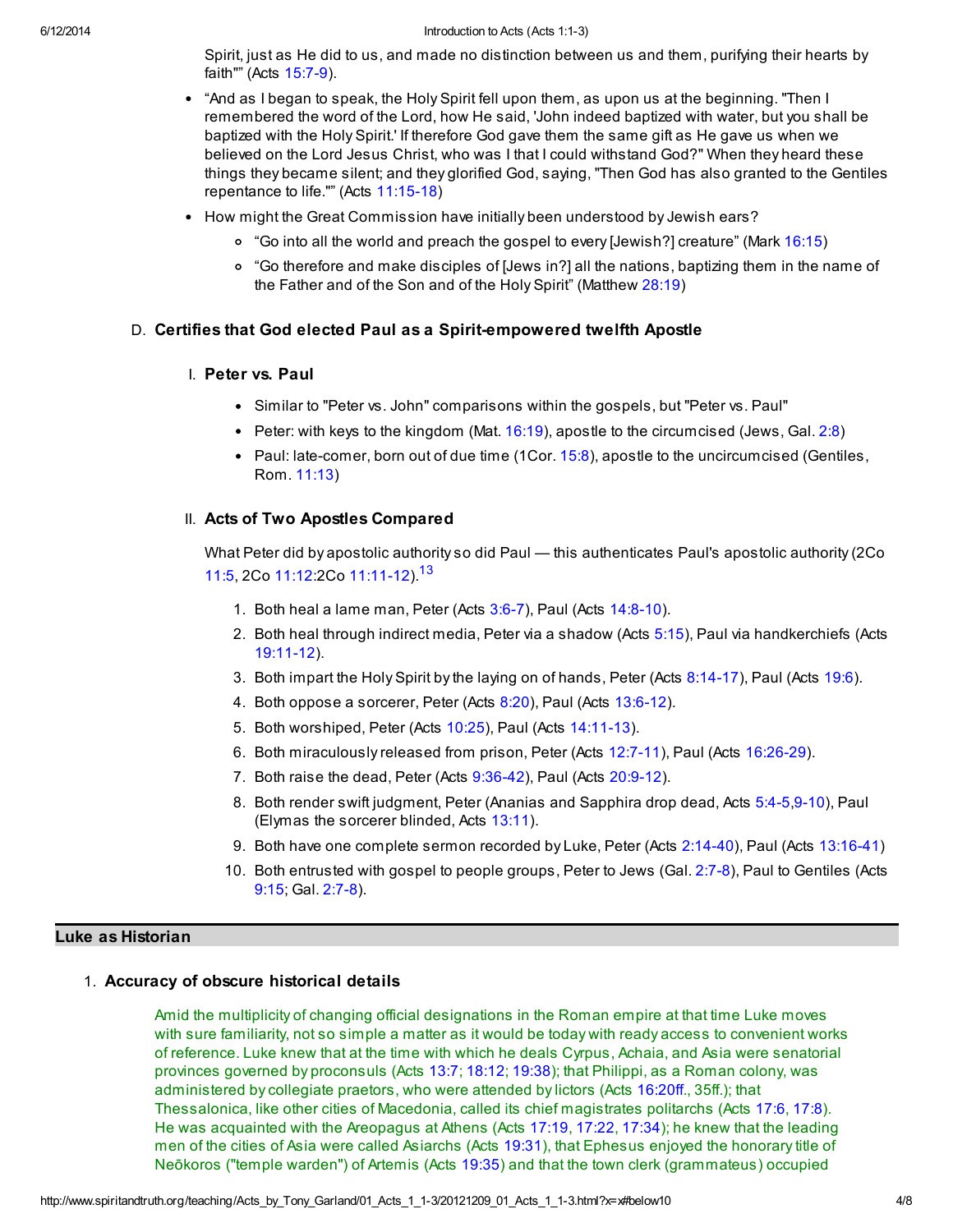<span id="page-4-0"></span>an important and responsible place in its municipal administration (Acts [19:35ff](http://www.spiritandtruth.org/bibles/nasb/b44c019.htm#Acts_C19V35).). He knew that the chief official in Malta was called the first man (Acts [28:7\)](http://www.spiritandtruth.org/bibles/nasb/b44c028.htm#Acts_C28V7).<sup>[14](#page-7-5)</sup>

## 2. Previously unknown term validated by archaeology

<span id="page-4-1"></span>An important inscription from [the Vardar Gate in Thessalonica], which is now in the British Museum, contains the word Gk. politarches, the same term that Luke used to designate the officials (RSV 'city authorities') before whom Jason was brought by the Mob (Acts [17:6\)](http://www.spiritandtruth.org/bibles/nasb/b44c017.htm#Acts_C17V6). Since this word has not been found in Greek literature, its discovery on the Vardar Gate is an important evidence of Luke's accuracy as a historian.[15](#page-7-6)

### Interpretive Caveats

- 1. Everything recorded in Acts is normative Christian practice throughout history.
- 2. Nothing recorded in Acts should be considered as normative Christian practice today.

#### 3. Literary position matches transitional character.

- Between the gospels and the epistles.
- Presentation of the kingdom, initially to Israel, now deferred.
- The formation of a new spiritual entity: the Church (much more to say about this later).

## 4. My background, transition out of Pentecostalism.

- Irony: Pentecostals often exhibit a deficient understanding of the events of Pentecost (Acts [2\)](http://www.spiritandtruth.org/bibles/nasb/b44c002.htm#Acts_C2V1)
- Mistake historically unique events for ongoing practice to be considered normative for all Christians of all ages.
- An improved understanding of Acts was, in great measure, what God used to help me see the problems with Pentecostal practices which I myself was a party to.

#### 5. Acts is primarily descriptive rather than proscriptive.

- Some events are unique to the historic setting.
- Other events are normative for the entire interadvent age.
- It is critical to discern which is which or considerable confusion and frustration results!

# Sequence of Opening Passage

The former account I made, O Theophilus, of all that Jesus began both to do and teach, until the day in which He was taken up, after He through the Holy Spirit had given commandments to the apostles whom He had chosen, to whom He also presented Himself alive after His suffering by many infallible proofs, being seen by them during forty days and speaking of the things pertaining to the kingdom of God.<sup>[16](#page-7-7)</sup>

1. Gospels

"the former account . . . until the day in which He was taken up" - book of Luke, other gospels

# 2. Crucifixion and Resurrection

# 3. Forty days between resurrection and ascension

# A. Infallible proofs given to the apostles

<span id="page-4-2"></span>Jesus entered a locked room (John [20:19](http://www.spiritandtruth.org/bibles/nasb/b43c020.htm#John_C20V19))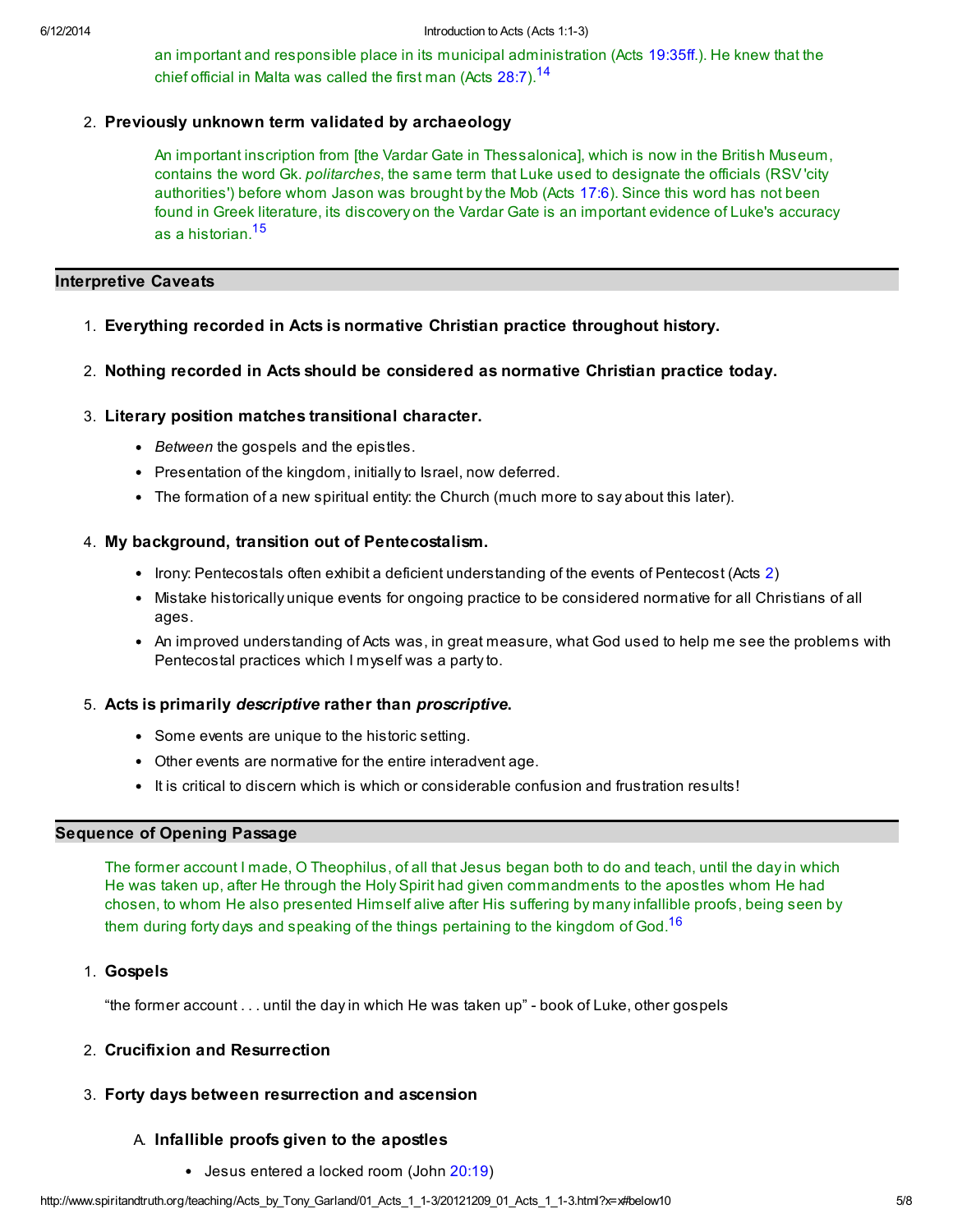- Showed His crucifixion wounds (Luke [24:39\)](http://www.spiritandtruth.org/bibles/nasb/b42c024.htm#Luke_C24V39)
- Ate and drank with the disciples (Luke [24:41-43\)](http://www.spiritandtruth.org/bibles/nasb/b42c024.htm#Luke_C24V41).
- Repeated manifestations of His resurrected reality, "being seen by them during forty days" (Acts [1:3](http://www.spiritandtruth.org/bibles/nasb/b44c001.htm#Acts_C1V3))

# B. Protracted period of Instruction "speaking of things pertaining to the kingdom of God"

• It simply won't do to say the apostles remained clueless in their expectation for Israel's kingdom (Acts [1:6](http://www.spiritandtruth.org/bibles/nasb/b44c001.htm#Acts_C1V6))!

## 4. Commandments

- A. Matthew, "Go therefore and make disciples of all the nations, baptizing them in the name of the Father and of the Son and of the Holy Spirit, teaching them to observe all things that I have commanded you; and lo, I am with you always, even to the end of the age. Amen." (Matthew [28:19-20](http://www.spiritandtruth.org/bibles/nasb/b40c028.htm#Mat._C28V19))
- B. Mark, "Go into all the world and preach the gospel to every creature." (Mark [16:15\)](http://www.spiritandtruth.org/bibles/nasb/b41c016.htm#Mark_C16V15)
- C. Luke, "Thus it is written, and thus it was necessary for the Christ to suffer and to rise from the dead the third day, and that repentance and remission of sins should be preached in His name to all nations, beginning at Jerusalem. And you are witnesses of these things. Behold, I send the Promise of My Father upon you; but tarry in the city of Jerusalem until you are endued with power from on high." (Luke [24:46-49](http://www.spiritandtruth.org/bibles/nasb/b42c024.htm#Luke_C24V46))
- D. Acts, "for John truly baptized with water, but you shall be baptized with the Holy Spirit not many days from now. . . . you shall receive power when the Holy Spirit has come upon you; and you shall be witnesses to Me in Jerusalem, and in all Judea and Samaria, and to the end of the earth." (Acts [1:5-8](http://www.spiritandtruth.org/bibles/nasb/b44c001.htm#Acts_C1V5))

# E. Summary: the Mandate of the Church during this age

- Preach the gospel worldwide to all nations. The gospel message concerns repentance and remission of sins.
- Baptize those who respond in faith.
- Raise them up as disciples by teaching them to observe all things I have commanded you.
- Begin at Jerusalem, then expand to Judea, Samaria, and to the end of the earth.
- Wait for the baptism with the Holy Spirit before beginning this ministry.
	- An aside
		- If Jesus specified Spirit baptism as a prerequisite to proclaiming the gospel, how is that Charismatics and Pentecostals who understand Spirit baptism as a separate work after salvation, which they maintain not all Christians experience, expect all believers even those who have not experienced the signs they associate with said baptism—to be active in evangelization?
		- This is just one of numerous inconsistencies we will encounter as we consider how Charismatics and Pentecostals interpret some of the events in the book of Acts.

# 5. Ascension!

- Israel's king and kingdom rejected: transition to the interadvent age.
- The kingdom deferred and delayed
	- o "... [Jesus] spoke another parable, because He was near Jerusalem and because they thought the kingdom of God would appear immediately. Therefore He said: "A certain nobleman went into a far country to receive for himself a kingdom and to return." (Luke [19:11-12\)](http://www.spiritandtruth.org/bibles/nasb/b42c019.htm#Luke_C19V11)
- With the delay in the arrival of the kingdom, the continuation of the "Times of the Gentiles" (Luke [21:24\)](http://www.spiritandtruth.org/bibles/nasb/b42c021.htm#Luke_C21V24)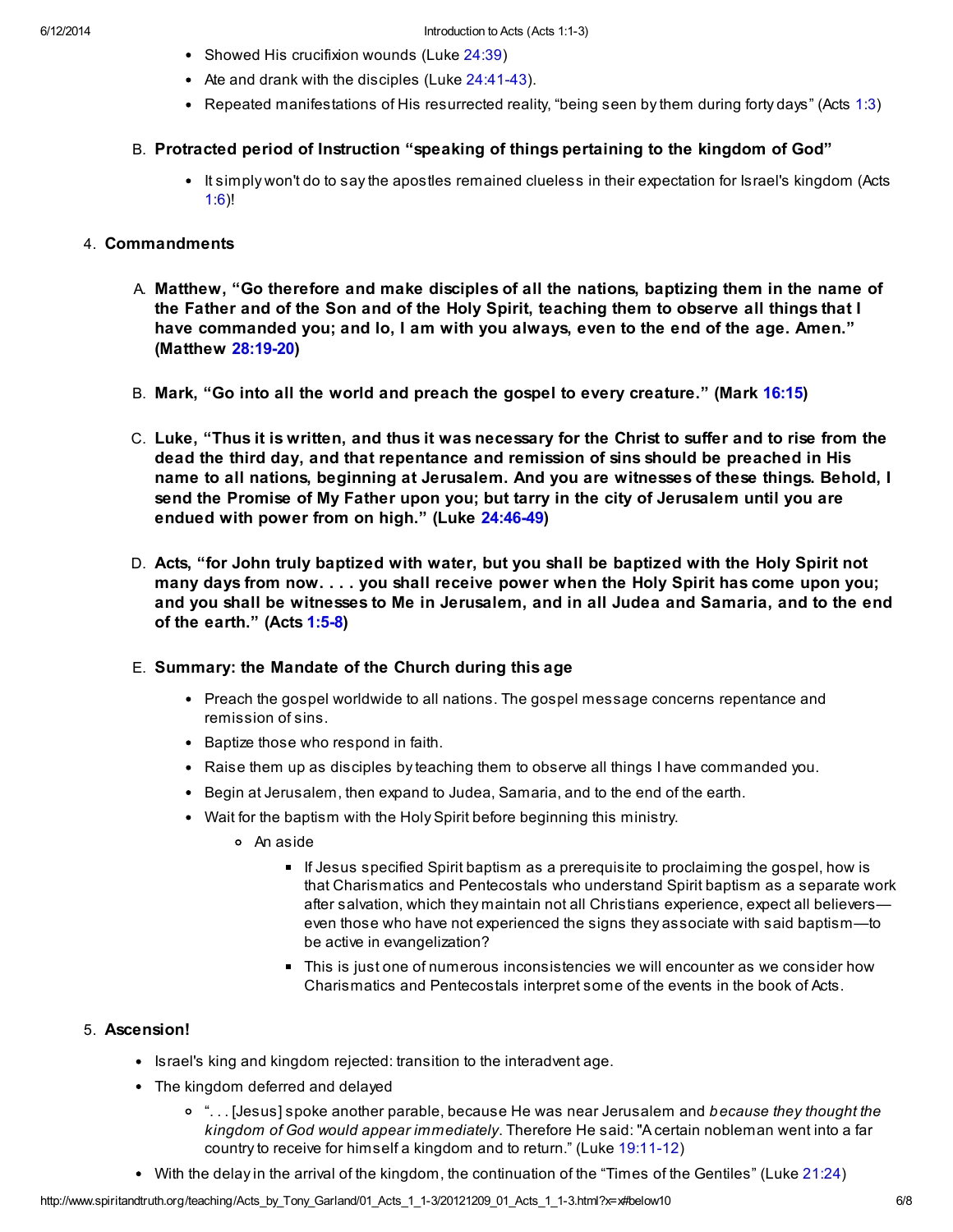#### 6/12/2014 Introduction to Acts (Acts 1:1-3)

- The time period which the "kingdom of heaven" parables communicated (e.g., Mat. [13\)](http://www.spiritandtruth.org/bibles/nasb/b40c013.htm#Mat._C13V1).
	- o Wheat and tares grow together (Mat. [13:30\)](http://www.spiritandtruth.org/bibles/nasb/b40c013.htm#Mat._C13V30).
	- o Mustard seed which grows into a tree (Mat. [13:32\)](http://www.spiritandtruth.org/bibles/nasb/b40c013.htm#Mat._C13V32).
	- $\circ$  Hidden Leaven which works its way through three measures of meal (Mat. [13:33\)](http://www.spiritandtruth.org/bibles/nasb/b40c013.htm#Mat._C13V33).
	- o Dragnet cast into the see gathering some of every kind (Mat.  $13:47$ ).
	- Conditions of gradualism which prevail until the "end of the age" (Mat. [13:39-40](http://www.spiritandtruth.org/bibles/nasb/b40c013.htm#Mat._C13V39)[,49;](http://www.spiritandtruth.org/bibles/nasb/b40c013.htm#Mat._C13V49) cf. Mat. [24:3;](http://www.spiritandtruth.org/bibles/nasb/b40c024.htm#Mat._C24V3) Mat.  $\circ$ [28:20](http://www.spiritandtruth.org/bibles/nasb/b40c028.htm#Mat._C28V20))
- Jesus has physically departed taking with Him the literal, physical "body of Christ."
	- "Nevertheless I tell you the truth. It is to your advantage that I go away; for if I do not go away, the Helper will not come to you; but if I depart, I will send Him to you." (John [16:7](http://www.spiritandtruth.org/bibles/nasb/b43c016.htm#John_C16V7))
- Jesus petitions the Father to send the Spirit to reside within every believer.
	- "And I will pray the Father, and He will give you another Helper, that He may abide with you forever the Spirit of truth, whom the world cannot receive, because it neither sees Him nor knows Him; but you know Him, for He dwells with you and will be in you. I will not leave you orphans; I will come to you. A little while longer and the world will see Me no more, but you will see Me. Because I live, you will live also. At that day you will know that I am in My Father, and you in Me, and I in you." (John [14:16-20\)](http://www.spiritandtruth.org/bibles/nasb/b43c014.htm#John_C14V16)
	- <sup>o</sup> "I will come to you", this is a *spiritual return* of Jesus to form the body of Christ (1Cor. [12:12-13](http://www.spiritandtruth.org/bibles/nasb/b46c012.htm#1Cor._C12V12))
	- A change of form of the body of Christ from the literal, physical, body of Jesus to the personal, spiritual indwelling of all believers by the Spirit of Jesus (John [14:17](http://www.spiritandtruth.org/bibles/nasb/b43c014.htm#John_C14V17); Rom. [8:9-10\)](http://www.spiritandtruth.org/bibles/nasb/b45c008.htm#Rom._C8V9).
	- o This one-time historic transition is the source of great confusion and misinterpretation by those who ignore the historical transition: something we will return to again in more detail.

#### The absence of Jesus: an age characterized by faith in the absence of sight.

"Thomas, because you have seen Me, you have believed. Blessed are those who have not seen and yet have believed." (John [20:24-29\)](http://www.spiritandtruth.org/bibles/nasb/b43c020.htm#John_C20V24)

<span id="page-6-9"></span><span id="page-6-6"></span>

#### Endnotes:

- <span id="page-6-0"></span>[1.](#page-0-0) NKJV, Acts [1:1-3](http://www.spiritandtruth.org/bibles/nasb/b44c001.htm#Acts_C1V1)
- <span id="page-6-1"></span>[2.](#page-0-1) Ref -0089, 1630
- <span id="page-6-7"></span>[3.](#page-6-6) Ref -0186, pp. 18-19n3
- <span id="page-6-2"></span>[4.](#page-0-2) Some question whether Luke was a Gentile: ". . . when the Jews accused Paul of polluting the Temple by bringing Gentiles therein, why did they only allude to Trophimus? Why did they not include Luke who was also with Paul in the streets of Jerusalem (Acts [21:15-18](http://www.spiritandtruth.org/bibles/nasb/b44c021.htm#Acts_C21V15), e.g., 'we', 'us')? The fact that Luke was not mentioned in the accusation is a most convincing indication that he was not a Gentile.<sup>[3](#page-6-7)3</sup>
- <span id="page-6-3"></span>[5.](#page-0-3) Ref -0185, Paul
- <span id="page-6-4"></span>[6.](#page-1-0) Ref -1306, par. 300
- <span id="page-6-5"></span>[7.](#page-1-1) Ref -0849, pp. 207-208
- <span id="page-6-8"></span>[8.](#page-7-9) Ref -0089, 1630